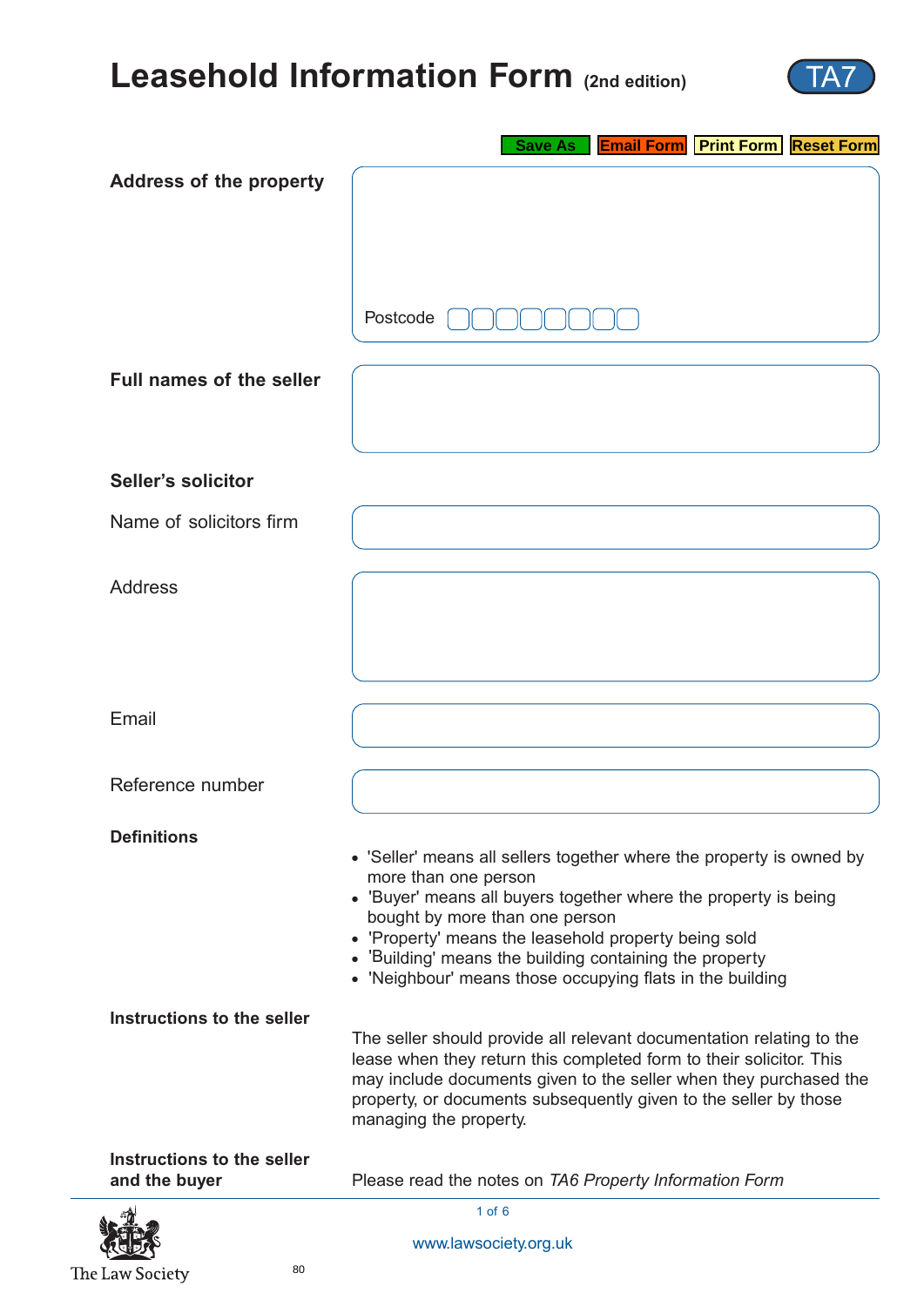**1 The property**

- **1.1** What type of leasehold property does the seller own? ('Flat' includes maisonette and apartment).
- **1.2** Does the seller pay rent for the property? If Yes:
	- (a) How much is the current yearly rent?
	- (b) How regularly is the rent paid (e.g. yearly)?

#### **2 Relevant documents**

**2.1** Please supply a copy of:

| (a) the lease and any supplemental deeds                                                                            | Enclosed<br>Already supplied         | To follow |
|---------------------------------------------------------------------------------------------------------------------|--------------------------------------|-----------|
| (b) any regulations made by the landlord or by the tenants'<br>management company additional to those in the lease  | Enclosed<br>$\Box$<br>Not applicable | To follow |
| 2.2 Please supply a copy of any correspondence from the<br>landlord, the management company and the managing agent. | Enclosed                             | To follow |
| 2.3 Please supply a copy of any invoices or demands and any<br>statements and receipts for the payment of:          |                                      |           |
| (a) maintenance or service charges for the last three years                                                         | Enclosed<br>Not applicable           | To follow |
| (b) ground rent for the last three years                                                                            | Enclosed<br>Not applicable           | To follow |
| 2.4 Please supply a copy of the buildings insurance policy:                                                         |                                      |           |
| (a) arranged by the seller and a receipt for payment of the<br>last premium, or                                     | Enclosed                             | To follow |
| (b) arranged by the landlord or management company and<br>the schedule for the current year                         | Enclosed                             | To follow |
| 2.5 Have the tenants formed a management company to manage<br>the building? If Yes, please supply a copy of:        | <b>Yes</b><br><b>No</b><br>$\Box$    |           |
| (a) the Memorandum and Articles of Association                                                                      | Enclosed                             | To follow |
|                                                                                                                     |                                      |           |
| (b) the share or membership certificate                                                                             | Enclosed                             | To follow |

| ○ Flat<br>◯ Shared ownership<br>◯ Long leasehold house |              |
|--------------------------------------------------------|--------------|
| ∩ Yes                                                  | ()No         |
|                                                        | $\mathbf{f}$ |
|                                                        | Payments     |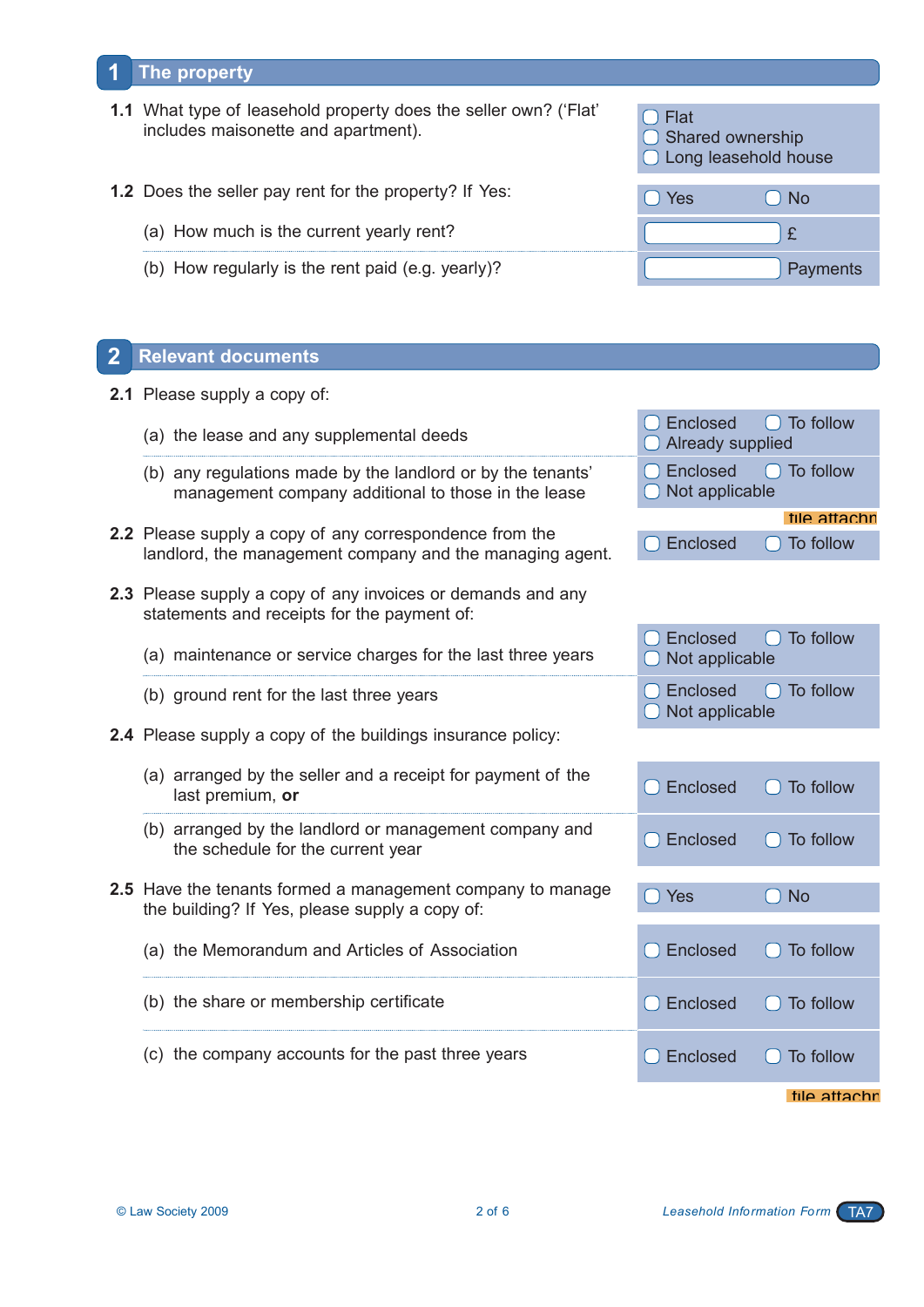#### **3 Management of the building**

- **3.1** Does the landlord employ a managing agent to collect rent or manage the building?
- **3.2** Has any management company formed by the tenants been dissolved or struck off the register at Companies House?
- **3.3** Do the tenants pass day-to-day responsibility for the management of the building to managing agents?

#### **4 Contact details**

**4.1** Please supply contact details for the following, where appropriate. (The landlord may be, for example, a private individual, a housing association, or a management company owned by the residents. A managing agent may be employed by the landlord or by the tenants' management company to collect the rent and/or manage the building.)

|                    | Landlord                                                                  | contracted by the landlord       |
|--------------------|---------------------------------------------------------------------------|----------------------------------|
| Name               |                                                                           |                                  |
| Address            |                                                                           |                                  |
|                    |                                                                           |                                  |
|                    |                                                                           |                                  |
| Tel                |                                                                           |                                  |
| Email              |                                                                           |                                  |
|                    | <b>Managing agent</b><br>contracted by the tenants'<br>management company |                                  |
| Name               |                                                                           |                                  |
| Address            |                                                                           |                                  |
|                    |                                                                           |                                  |
| Tel                |                                                                           |                                  |
| Email              |                                                                           |                                  |
| © Law Society 2009 | 3 of 6                                                                    | Leasehold Information Form [TA7] |

**Managing agent** 

O Yes O No

No No

Not known

Res No

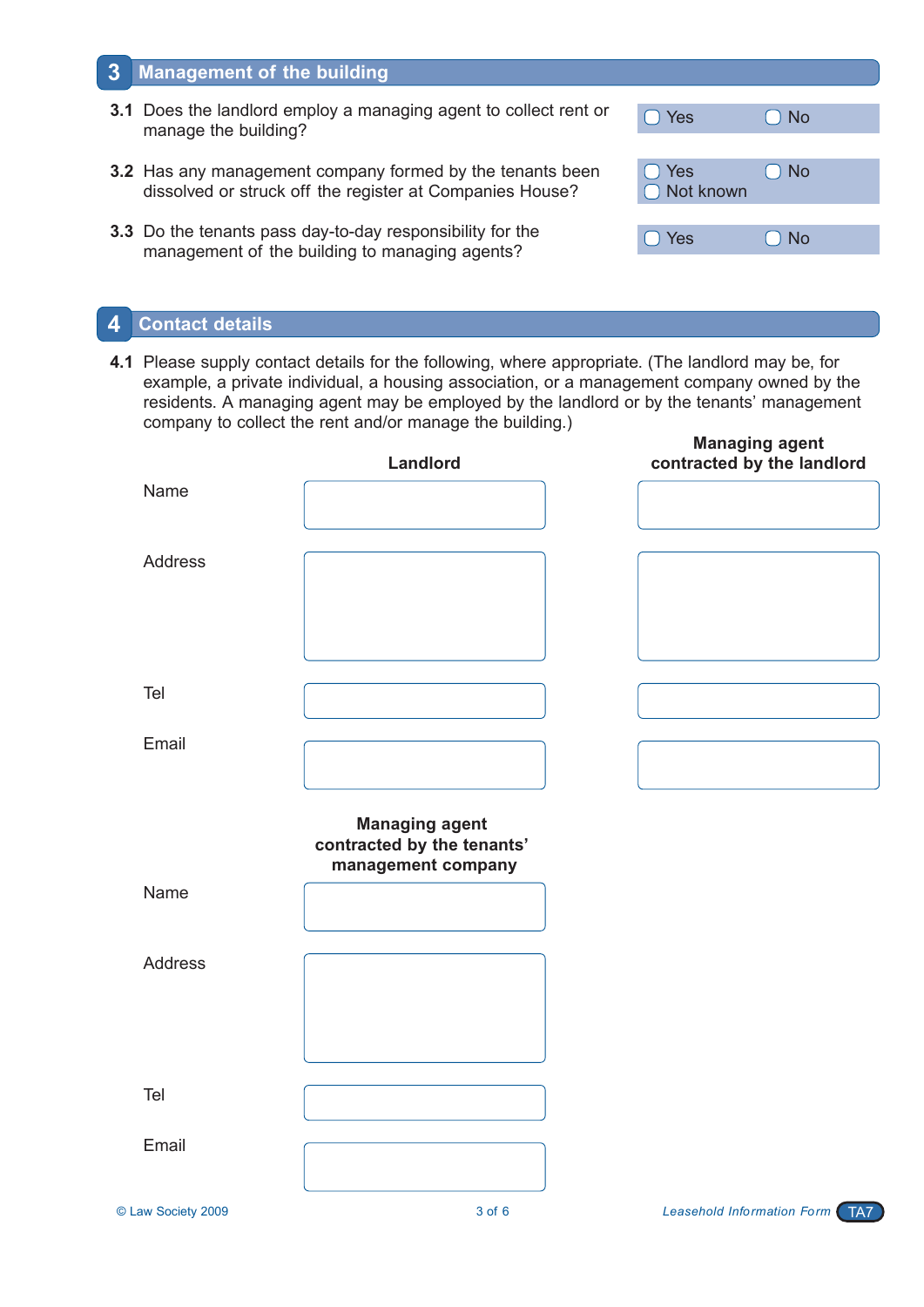#### **5 Maintenance and service charges**

- **5.1** Who is responsible for arranging the buildings insurance on the property?
- **5.2** In what year was the outside of the building last decorated?
- **5.3** In what year were any internal communal parts last decorated?
- **5.4** Does the seller contribute to the cost of maintaining the building?

**If No to question 5.4, please continue to section 6 'Notices' and do not answer questions 5.5–5.9 below.**

- **5.5** Does the seller know of any expense (e.g. the cost of redecoration of outside or communal areas not usually incurred annually) likely to be shown in the service charge accounts w
- **5.6** Does the seller years regar manageme
- **5.7** Has the se in the last the
- **5.8** Is the selle the service give details:

| $\cup$ Seller<br>$\bigcirc$ Management company<br>$\bigcup$ Landlord |                  |  |
|----------------------------------------------------------------------|------------------|--|
|                                                                      | Year O Not known |  |
|                                                                      | Year O Not known |  |
|                                                                      |                  |  |

 $\Box$  Yes  $\Box$  No

| vithin the next three years? If Yes, please give details:                                               |            |              |  |
|---------------------------------------------------------------------------------------------------------|------------|--------------|--|
|                                                                                                         |            |              |  |
|                                                                                                         |            |              |  |
| eller know of any problems in the last three<br>rding the level of service charges or with the          | <b>Yes</b> | $\bigcup$ No |  |
| ent? If Yes, please give details:                                                                       |            |              |  |
|                                                                                                         |            |              |  |
|                                                                                                         |            |              |  |
|                                                                                                         |            |              |  |
| Iler challenged the service charge or any expense<br>three years? If Yes, please give details:          | $\Box$ Yes | $\bigcup$ No |  |
|                                                                                                         |            |              |  |
|                                                                                                         |            |              |  |
|                                                                                                         |            |              |  |
|                                                                                                         |            |              |  |
| r aware of any difficulties encountered in collecting<br>charges from other flat owners? If Yes, please | $\cup$ Yes | $\bigcup$ No |  |
| ś.                                                                                                      |            |              |  |

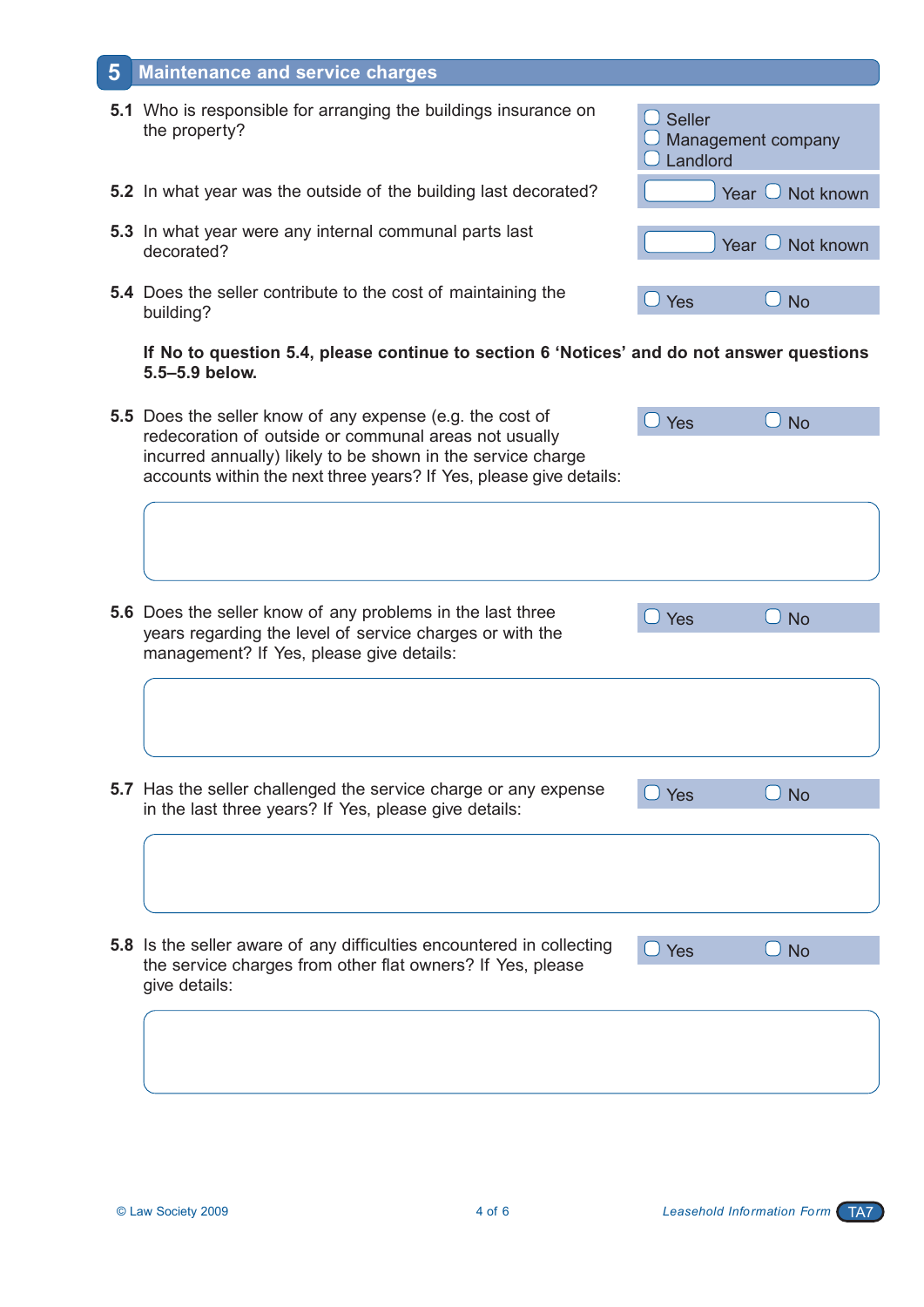#### **5.9** Does the seller owe any service charges, rent, insurance premium or other financial contribution? If Yes, please give details:

**6 Notices**

**Note:** A notice may be in a printed form or in the form of a letter.

- **6.1** Has the seller received a notice that the landlord wants to sell the building? If Yes, please supply a copy.
- **6.2** Has the seller received any other notice about the building, its use, its condition or its repair and maintenance? If Yes, please supply a copy.

#### **7 Consents**

**Note:** A consent may be given in a formal document, a letter or orally.

**7.1** Is the seller aware of any changes in the terms of the lease or of the landlord giving any consents under the lease? If Yes, please supply a copy or, if not in writing, please give details:

| $\bigcap$ Yes | $( )$ No            |
|---------------|---------------------|
| ( ) Enclosed  | $\bigcap$ To follow |
| $()$ Lost     |                     |
|               |                     |

### **8 Complaints**

**8.1** Has the seller received any complaint from the landlord, the management company or any neighbour about anything the seller has or has not done? If Yes, please give details:

| $\bigcap$ Yes | $\bigcap$ No |
|---------------|--------------|
|               |              |





res No ◯ Enclosed ◯ To follow

Lost